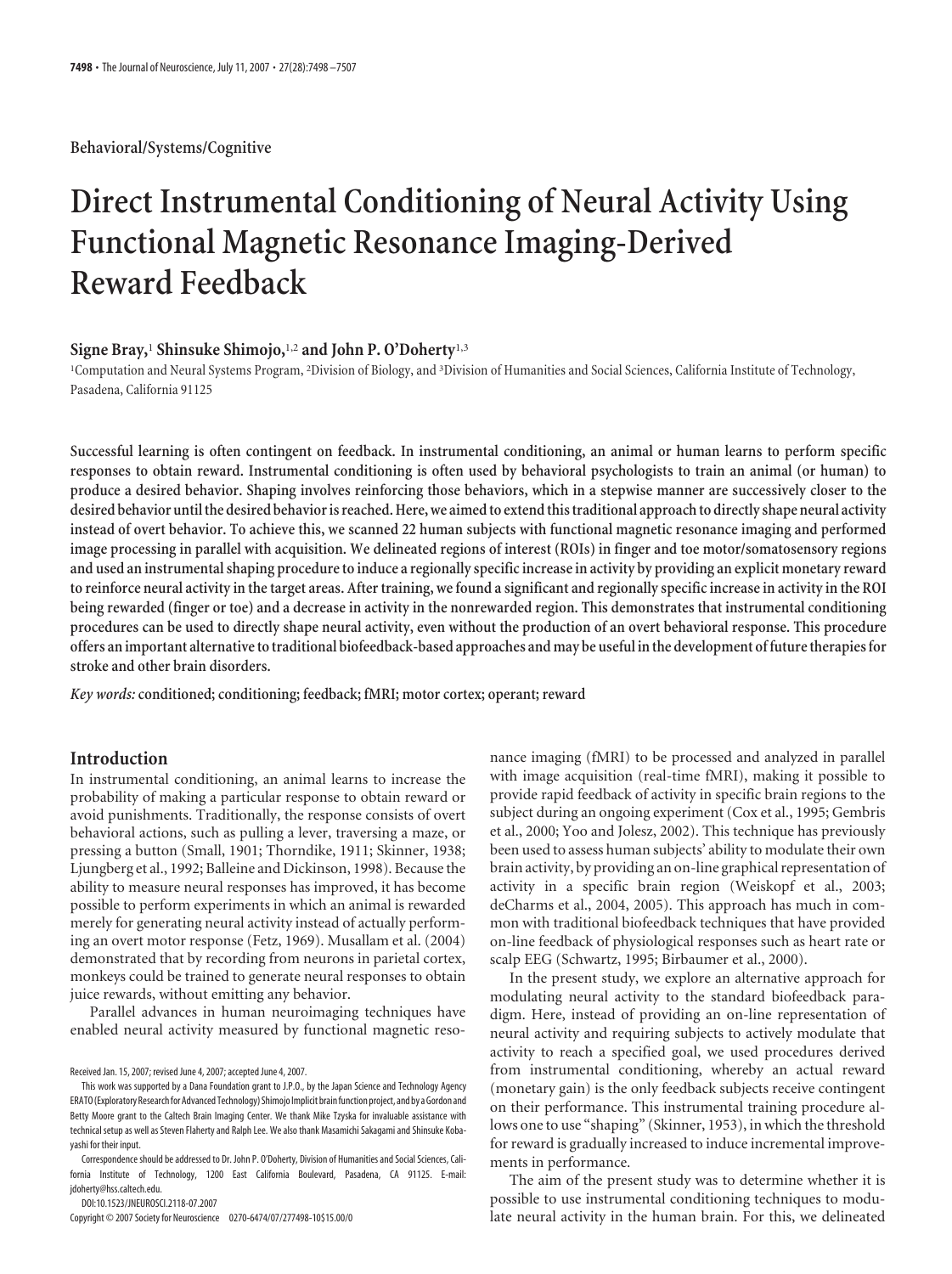two regions of left sensorimotor cortex (activated by imagined flexion and extension of fingers and toes) and attempted to train subjects to activate one region in response to a visual cue, while suppressing the second region. An additional aim was to determine the extent to which learned modulation of motor cortex in the absence of movement might subsequently influence overt motor behavior as assessed by a speeded reaction-time task. Subjects performed a task in which the cues used during conditioning were alternately displayed on a screen, and intermittent cues instructed them to respond as quickly as possible with fingers or toes. Modulation of reaction times by exposure to instrumental cues offers a measure of how learning of cue contingencies affects concurrent processing of motor responses.

## **Materials and Methods**

### *Experiment 1*

*Subjects.* A total of 26 right-handed healthy normal human subjects participated in the experiment (14 males and 12 females; age, 18 –39 years; mean age, 25.4 years). All subjects gave informed consent, which was approved by the local research ethics committee. The first seven subjects performed only the pretraining and conditioning components of the study. The remaining 19 subjects also performed a reaction-time task before and after conditioning.

Four subjects were removed from the imaging analysis, three of which were also removed from the reaction-time analysis. One subject was eliminated from the imaging analysis because of excessive head movements during the final run. Two other subjects were eliminated from all analyses because of inability to learn the task. An additional subject was removed from all analyses for failing to comply with task instructions. For one subject, the experiment terminated on the ninth trial of the last block because of equipment failure. This left a total of 16 subjects in the reaction-time analysis and 22 subjects in the imaging analysis.

*Stimuli.* During the conditioning task, subjects were presented with one of three brightly colored abstract fractal images (100  $\times$  100 pixels) centered on a gray background (800  $\times$  600 pixels). One of the fractals had the word "Rest" written across it in white letters, to clarify that this cue meant that the subject should be resting. A different set of stimuli were used during the pretraining and functional localizer, in which each task (real or imagined/hand or foot movements) was associated with a centrally presented colored circle with a radius of 100 pixels and lettering coding for each task as described below. During the reaction-time task, the fractal images were presented at an offset of 125 pixels above center, and responses were prompted using the brightly colored circles used in the localizer task. All stimuli were presented using Cogent 2000 (developed by the Cogent 2000 team at the Functional Imaging Laboratory and the Institute of Cognitive Neuroscience, University College London, London, UK) and Cogent Graphics (developed by J. Romaya, Laboratory of Neurobiology, Wellcome Department of Imaging Neuroscience, University College London, London, UK).

*Reaction-time task.* Subjects performed a simple reaction-time task before and after conditioning. They were randomly presented with one of the three fractal cues used in the conditioning task (referred to here as the background cue), slightly above center on the screen for a time uniformly distributed between 1 and 2 s. After this time, the background cue remained on the screen, and a second cue appeared in the center of the screen (referred to here as the response cue), either a green circle containing the letters "HaT" or an orange circle containing the letters "FoT." This second cue instructed subjects to respond by pressing a button on the keypad in their hand (HaT) or strapped to the bottom of their foot (FoT). Both cues remained on the screen for 1 s. Subjects responded 30 times to each of the six possible combinations of background cue and response cue.

*Pretraining and functional localizer tasks.* The functional localizer task consisted of blocks of real and imagined movement, alternating with periods of rest. Subjects ran through this task once outside the scanner as pretraining, so that they could familiarize themselves with the task. Movement tasks consisted of (1) bending fingers II–V at the metacarpophalangeal joint and (2) flexing and extending all five toes through their

full range of movement. During imagination blocks, subjects were instructed to imagine what it would feel like to produce these movements without actually moving. The functional localizer sequence of [resting, finger tapping, resting, imagined finger tapping, resting, toe tapping, resting, imagined toe tapping] blocks was repeated five times. During pretraining, blocks were 10 s in duration, and during the functional localizer performed in the scanner, blocks lasted 15 s. Subjects were cued as to which task to perform by brightly colored visual stimuli with letters coding for the task: a red circle with "R" for rest, a green circle with HaT for hand/finger tapping, a blue circle with "HaI" for imagined hand/ finger tapping, an orange circle with FoT for foot/toe tapping, and a yellow circle with "FoI" for foot/toe imagined tapping. During both the pretraining and scanner sessions, subject motion was recorded, as described below. Additionally, during pretraining, we were able to observe subjects at close range to confirm that they were not moving during the imagined movement periods.

*Region-of-interest selection.* After completion of the functional localizer task in the scanner, the resulting images were sorted into resting and task periods, and *t* tests were applied to generate probabilistic activation maps. Two regions of interest (ROIs) were selected for each subject: one for hand–motor areas activated by imagined finger tapping and one for foot–motor areas activated by imagined toe tapping. In both cases, a mask was generated from the contrast of actual movement versus resting periods. The mask was used to spatially constrain the results of a second contrast comparing imagined movement of fingers to imagined movement of toes. This contrast was chosen to identify regions associated with imagining moving each body part specifically, rather than areas activated by motor imagery in general. From this second map, an ROI center was chosen among the most significant regions, using previous anatomical knowledge of where finger/toe motor cortical areas should be located. A rectangular area of  $6 \times 6$  voxels in the *x*–*y* plane and 3 voxels in the *z*-direction was generated around the chosen center. The ROI for each subject comprised a maximum of 108 voxels; in some subjects, this number was smaller if the volume defined by the rectangle stretched beyond the spatial extent of the brain.

*Neuroconditioning procedure task and instructions.* Subjects were instructed that during this part of the experiment they should never perform any real movements but must only use their imagination or state of mind to increase activity in the specific brain regions defined during the localizer task, corresponding to imagined finger and toe tapping, respectively. A reinforced conditioning trial is illustrated in Figure 1*a*. Each trial began with a resting cue for a variable duration between 15 and 20 s. Next, the subjects saw one of two fractal cues for 15 s. Each "active" cue meant that if the subject sufficiently activated one of the ROIs, they could earn a reward. Data were analyzed on-line after 14 s, and after the 15th second, subjects received visual feedback indicating whether they had successfully earned a reward. Positive reward feedback consisted of a picture of a dollar and the phrase "You have won ONE dollar," whereas negative feedback was represented by a picture of a scrambled dollar, along with the phrase "You have not won ONE dollar." Dollars earned during the task corresponded to real money paid to the subject at the end of the experiment. At the start of the experiment, subjects did not know which cue corresponded to which brain region. They were told that they would have to proceed by trial and error to discover the meaning of each cue and that once they learned the meaning, it would stay the same for the duration of the experiment.

Subjects were told that the "resting" period preceding each active period would serve as a baseline against which the activity during the "active" periods would be compared. Therefore, they should try to relax as much as possible during rest periods and not practice mental imagery similar to during the active periods. They were also told that to earn a reward they would have to activate one region specifically and not both regions. Subjects were told that any kind of mental imagery could be appropriate as long as it specifically activated brain regions delineated by the imagined finger- and toe-tapping tasks but that strategies involving motor imagery might be more likely to succeed, given the known functional responses of these regions. Subjects were told that the threshold defining the minimum activity required to get rewarded would be slowly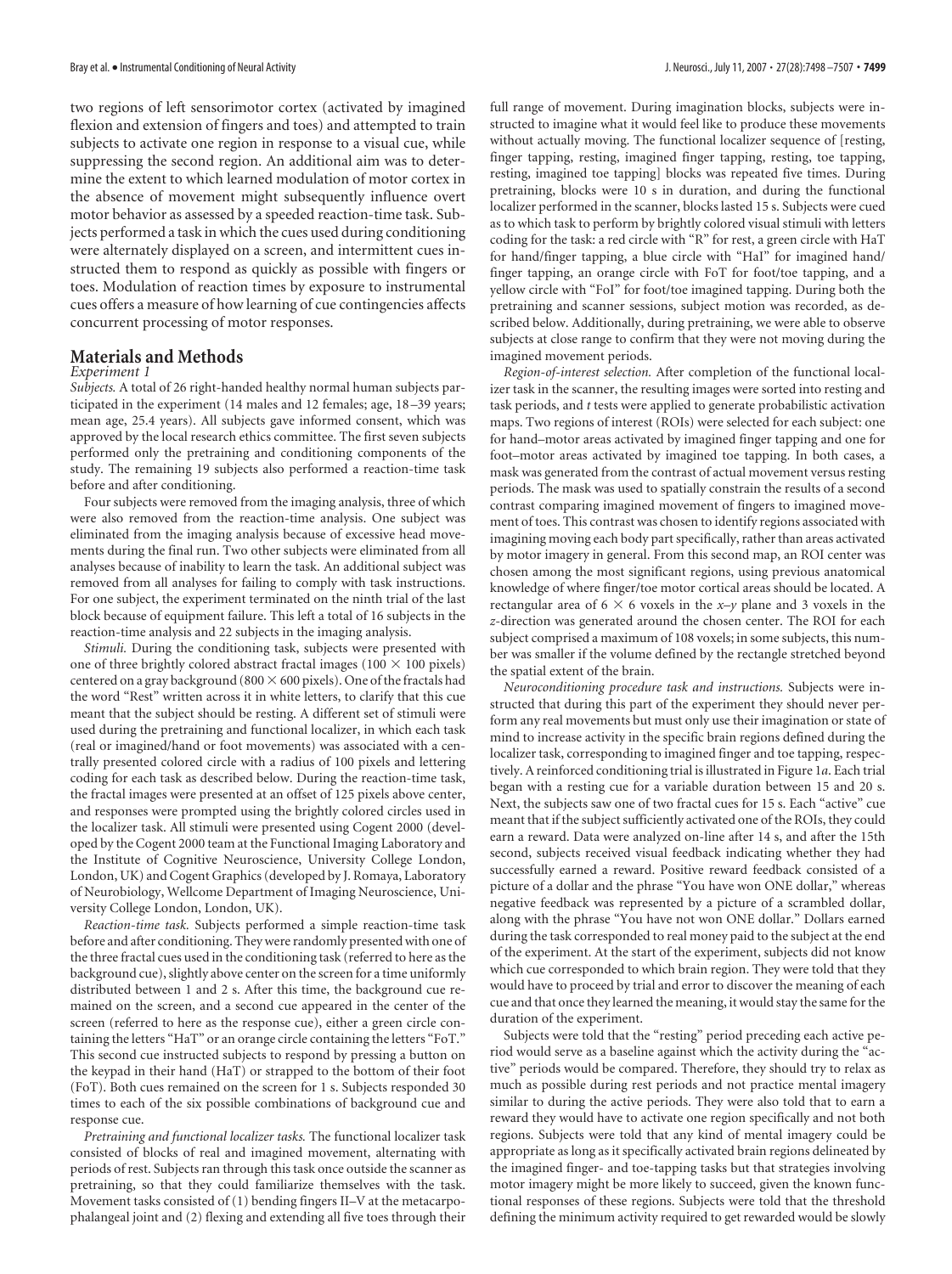

**Figure 1.** *a*, Example time course for a conditioning trial. Subjects were presented with a resting cue for a variable interval between 10 and 20 s, followed by a cue to activate a specific brain region for 15 s. A percentage signal change value from resting to active was computed on-line and compared with the current threshold. If the threshold was exceeded, subjects were shown a picture of a dollar bill, indicating that they had won one dollar, otherwise a scrambled picture of a dollar was shown, for 2 s. *b*, Diagram showing typical fMRI slice coverage, overlaid on a sagittal slice from a single subject's anatomical scan. We imaged 16 3 mm slices, straight across the top of cortex.

increasing; therefore, they would have to improve on their strategy to continue earning rewards.

The total duration of the experiment was  $\sim$  1.5 h in a single session. In this time, subjects performed reaction-time tasks, pretraining, a functional localizer, and four conditioning blocks consecutively with 14 trials in each; trials were ordered pseudorandomly so that each trial type appeared seven times within a block without three consecutive trials being of the same type. Each block was  $\sim$ 8 min long for a total of 32 min of training.

*Postexperimental debriefing.* After the experiment was completed, subjects were asked to complete a short questionnaire. This form asked them to briefly describe what they were thinking about when they saw each of the three cues (one rest, two active) on the display and to indicate how their strategy might have changed across runs.

*Motion recordings.* To control for subject motion during periods of imagined movement, we recorded an EMG from the forearm (flexor digitorum superficialis muscle) to measure muscle activity related to finger flexion and extension. We also used a finger-twitch sensor (Biopac Systems, Goleta, CA), placed lengthwise along the bottom of the foot and attached by Velcro around the big toe and below the ball of the foot. The sensor is essentially a variable resistor sensitive to bending and compression and therefore generated a potential difference when subjects bent their toes downward. Both movement recording devices that we used are

MRI compatible, but fMRI scanning introduced noise into the recordings. These data were analyzed by comparing the root mean square (RMS) signal value during resting, active and imagined periods. Recordings obtained while the scanner was running were smoothed using a 15-point (twitch sensor) or 25-point (EMG) median filter to reduce the impact of scanner noise on signal detection.

*fMRI scanning procedure.* fMRI data were acquired on a Siemens (Erlangen, Germany) 3T TRIO MRI scanner; blood oxygenation leveldependent (BOLD) contrast was measured with gradient echo T2\* weighted echo-planar images (EPIs). We used an eight-channel phased array coil. The first five volumes were discarded to permit T1 equilibration. To keep the repetition time at 1 s, we imaged only 16 3 mm slices across the top of cortex. Typical slice coverage is illustrated on a single subject's anatomical scan in Figure 1*b*. Scan coverage was therefore limited to superior and middle frontal gyri, precentral and postcentral gyri, and superior parietal lobule. Other scan parameters were as follows: in-plane resolution, 3  $\times$  3 mm; echo time, 30 ms; field of view, 192  $\times$  192 mm. After the conditioning procedure, a T1-weighted structural image was acquired for each subject, as well as a set of approximately six 32-slice EPIs (to improve coregistration and normalization of images to a template).

*Concurrent fMRI analysis and processing.* As soon as images were reconstructed, they were transferred in real time via a TCP/IP socket to an external Intel Xeon workstation (3.8 MHz, 64-bit processor running Redhat Linux); data processing was performed using Matlab 7.0 (Mathworks, Natick, MA).

## *Preprocessing*

Image preprocessing consisted of motion correction using AFNI (Cox and Jesmanowicz, 1999) and linear detrending to correct for lowfrequency scanner drift. During functional localizer scans, spatial smoothing using a two-dimensional Gaussian of 5 mm width was completed before performing statistical tests. During the conditioning task, no temporal or spatial smoothing was performed.

### *Reward criterion*

Two thresholds shared equal priority in the decision rule for determining whether a subject had earned a reward on a particular trial: one threshold on the minimum percentage signal change within a region and a second threshold on the difference between the percentage signal change in the rewarded region and the nonrewarded region. Both thresholds had to be exceeded for a subject to earn reward on a given trial, and both were adapted according to a modified percentile reinforcement schedule (Galbicka, 1994). They both started at 0 and increased only after the current threshold had been exceeded four times. At this time, both thresholds were set to be the lowest of the four values that had beaten the previous value. If a reward was not obtained on one of the next four trials, one or both thresholds was reset to its previous value, depending if one or both conditions was not met. In this way, the thresholds for the signal level and the difference increased together but were reset separately.

As images arrived on the external workstation, they were preprocessed, and the signal was averaged over all voxels in the previously defined ROIs. After one variable-length baseline period (10 –20 s) and one 14 s active period had elapsed, the ROI signal was averaged over each time period (excluding the first 2 s to allow for some lag in the hemodynamic response), and a percentage signal change from baseline to active was computed for each ROI. For the ROI being rewarded, the percentage signal change was compared with the current threshold, and the difference between the percentage signal change in the two ROIs was compared with the difference threshold. If both conditions were met, the current trial was "rewarded" after the 15th second, when the subject would see the "reward" feedback for 2 s. If the reward conditions were not met, they would see the "no reward" feedback for 2 s.

*Performance-based grouping of subjects.* For some analyses, we divided subjects into groups depending on their performance during the last experimental run: subjects who earned fewer than five rewards on the final run were classified as poor learners, relative to those who earned more than five rewards. Performance during the last conditioning run was especially relevant to analysis of the reaction-time measures taken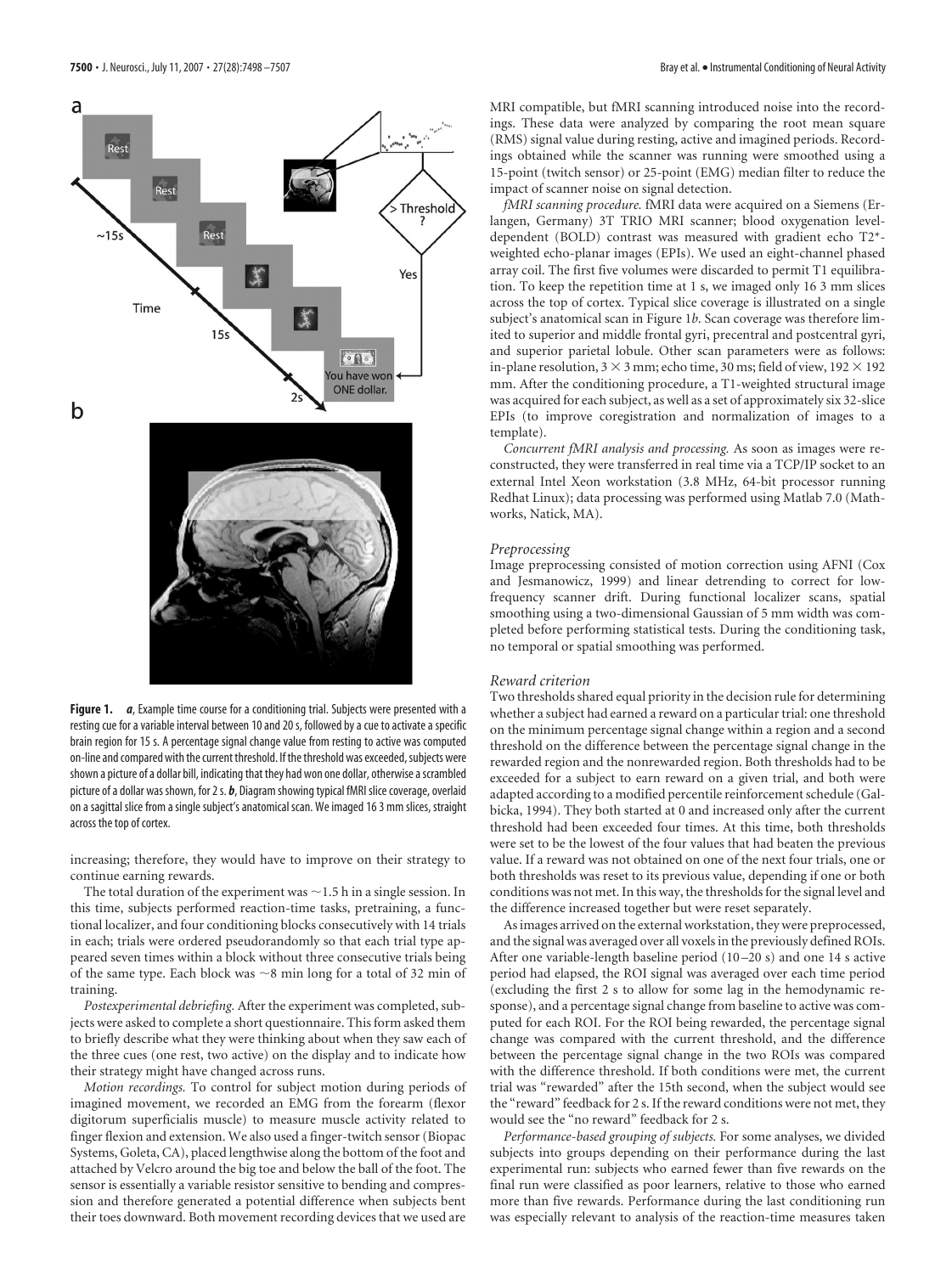immediately afterward, because that should give the most current estimate of the subjects' level of learning. Some subjects reported tiring toward the end of the experiment, which could corrupt learning-related effects in the reaction-time analysis. This criterion put 17 subjects in the "good-learner" category and 5 subjects in the "poor-learner" category.

*Group fMRI percentage signal change analysis.* We performed a group analysis on the trial-by-trial percentage change values measured during conditioning. Trials in which twitching movements were visible in the EMG traces were eliminated, as were trials in which large head movements caused sharp deflections in the BOLD signal time course. We performed a repeated-measures ANOVA on the averaged percentage signal change values during each run, with within-subject factors of ROI (three levels: hand ROI, foot ROI, and whole-brain background ROI), rewarded ROI (two levels: hand rewarded and foot rewarded) and run (four levels) and a single between-subjects factor, a binary value indicating whether or not the subject was a good learner.

To look for trial-by-trial increases in signal difference between the two ROIs, we averaged the percentage signal change value across subjects on each trial and performed a linear regression on the difference between the signals in each ROI.

*Statistical parametric mapping analysis.* Data were preprocessed using the SPM5 software package (statistical parametric mapping; http:// www.fil.ion.ucl.ac.uk/spm/software/spm5/). Images were corrected for slice timing and spatially realigned to the first image from the functional localizer. One of the 32-slice EPIs collected at the end of the experiment was used to improve coregistration and spatial normalization. The 16 slice EPIs were coregistered to a 32-slice EPI, which in turn was coregistered to the T1-weighted anatomical scan. The T1 image was segmented into white and gray matter, and the gray matter was coregistered and normalized to the template gray matter image distributed with SPM5 [in Montreal Neurological Institute (MNI) space]. These parameters were subsequently applied to the T1 image itself as well as the set of 16-slice EPIs. Spatial smoothing was then applied to the 16-slice EPIs using a Gaussian kernel with a full-width at half-maximum of 8 mm.

The four conditioning sessions for each subject were modeled in SPM using a finite impulse response model, with separate regressors for hand and foot rewarded trials, for each run. The six ongoing motion parameters estimated during realignment were included as regressors of no interest.

Parameter estimates were modeled with a full factorial model with two factors: rewarded region (two levels) and session (four levels). This created an eight-column design matrix for each subject, with each column corresponding to a session  $\times$  rewarded-region interaction term. Linear contrast images from these design matrices were taken to the randomeffects level by applying *t* tests between them to produce group statistical parametric maps.

*Reaction time analysis.* During the conditioning task, subjects learned to associate the fractal cues with either a hand-imagine or foot-imagine response, so that after the experiment, the background cues can be considered either compatible (e.g., hand-imagine cue and hand-response cue) or incompatible (e.g., hand-imagine cue and foot-response cue). Trial-by-trial reaction times measured before and after the conditioning task were divided into three blocks (early, middle, and late) and averaged within each trial type. The block-averaged reaction times were analyzed with a repeated-measures ANOVA, with within-subject factors of block (three levels), time (two levels: before and after conditioning), cue– response relationship (three levels: compatible cue, incompatible cue, rest cue), response type (two levels: hand and foot), and a single betweensubjects factor, a binary value indicating whether or not a subject performed well on the task.

## *Experiment 2*

In experiment 1, the behavioral reaction-time measure was taken outside the scanner, before and after the experiment. This meant that subjects were exposed to the cues in a different context and that any response evoked by the fractal cues could diminish because the test was performed in extinction (responses were not rewarded). We conducted a follow-up experiment to test the effect of performing the reaction-time measure in a similar context as the conditioning and interleaved reaction-time measurements with conditioning trials to minimize the effects of extinction. In experiment 2, we also included a condition to control for the effects of repeated practice alone, without contingent feedback.

*Subjects.* We scanned an additional nine subjects in an alternate version of the conditioning task that included a reaction-time measure taken during the conditioning trials (age, 21–38 years; mean age, 24.9 years; three males). One subject performed only three of four sessions because of discomfort, and the imaging data from another were not analyzed because of excessive head movements. We also scanned nine subjects (age, 21–34 years; mean age, 23.3 years; four males) in a control condition.

*Conditioniong with interleaved reaction-time task.* A separate group of nine subjects underwent a conditioning procedure nearly identical to experiment 1, but with additional sets of reaction-time trials randomly inserted among the regular conditioning trials in each block. For this task, subjects held a button pad in their right hand, and a second button pad was held against the bottom of their foot in a sandal so that they could push a button with their toe. The reaction-time trials began with a central fixation cross presented for 250 ms, followed by one of the two fractal cues from the conditioning trials for 1.75 s. Either HaT or FoT then appeared on the fractal for 250 ms, instructing subjects to respond by pressing the hand button or foot button, respectively. The fixation cross appeared for 1.75 s, during which time subjects made their response. Each session consisted of 14 conditioning trials with two sets of 30 consecutive reaction-time trials inserted at pseudorandom intervals. In the first session, they always appeared after the 12th and 14th trial, to give subjects the opportunity to learn the response associated with each fractal. In subsequent sessions, the blocks of reaction-time trials appeared at random intervals, with the condition that two blocks could not be presented consecutively. In each session, 15 of each type of trial (hand-cue/ hand-response, hand-cue/foot-response, foot-cue/hand-response, footcue/foot-response) were presented in random order in two sets of 30 trials. Across the four conditioning blocks, a total of 60 reaction times from each type of trial was collected.

*Control task.* We ran a second version of the task designed to control for the effects of repeated practice of motor imagery. During the conditioning trials, these subjects were instructed to imagine either hand or foot movements when they saw the corresponding cue and to ignore the reward feedback. Unlike in the feedback task, the rewards delivered to subjects were not linked to neural activity, but instead each subject in the control group experienced the rewards obtained by a randomly assigned "yoked" subject from the feedback group. The control task also included reaction-time trials identical to those in the feedback task.

*Reaction-time analysis.* During the conditioning task, subjects learned to associate the fractal cues with either a hand-imagine or foot-imagine response, so that the background cues can be considered either compatible (e.g., hand-imagine background cue and hand-response cue) or incompatible (e.g., hand-imagine background cue and foot-response cue) with the response. We hypothesized that there would be a facilitation for compatible stimuli relative to incompatible stimuli (i.e., faster reaction times). We log transformed these data and entered them into a three-way repeated-measures ANOVA, with within-subject factors of cue (hand/ foot), response (hand/foot), and session  $(1-4)$ , separately for the feedback and control groups.

## **Results**

# **Experiment 1**

# *Behavioral results*

*Postexperimental debriefing.* According to the questionnaire responses, all subjects, except two, correctly discriminated between the two cues and were aware which cue instructed them to activate hand or foot areas. The two subjects who did not learn correctly performed very poorly at the task and were eliminated from both the behavioral and imaging analyses. The self-reported strategies for activating these areas all involved motor imagery of some kind. During the resting period, subjects either relaxed and let their mind wander or distracted themselves by repeating a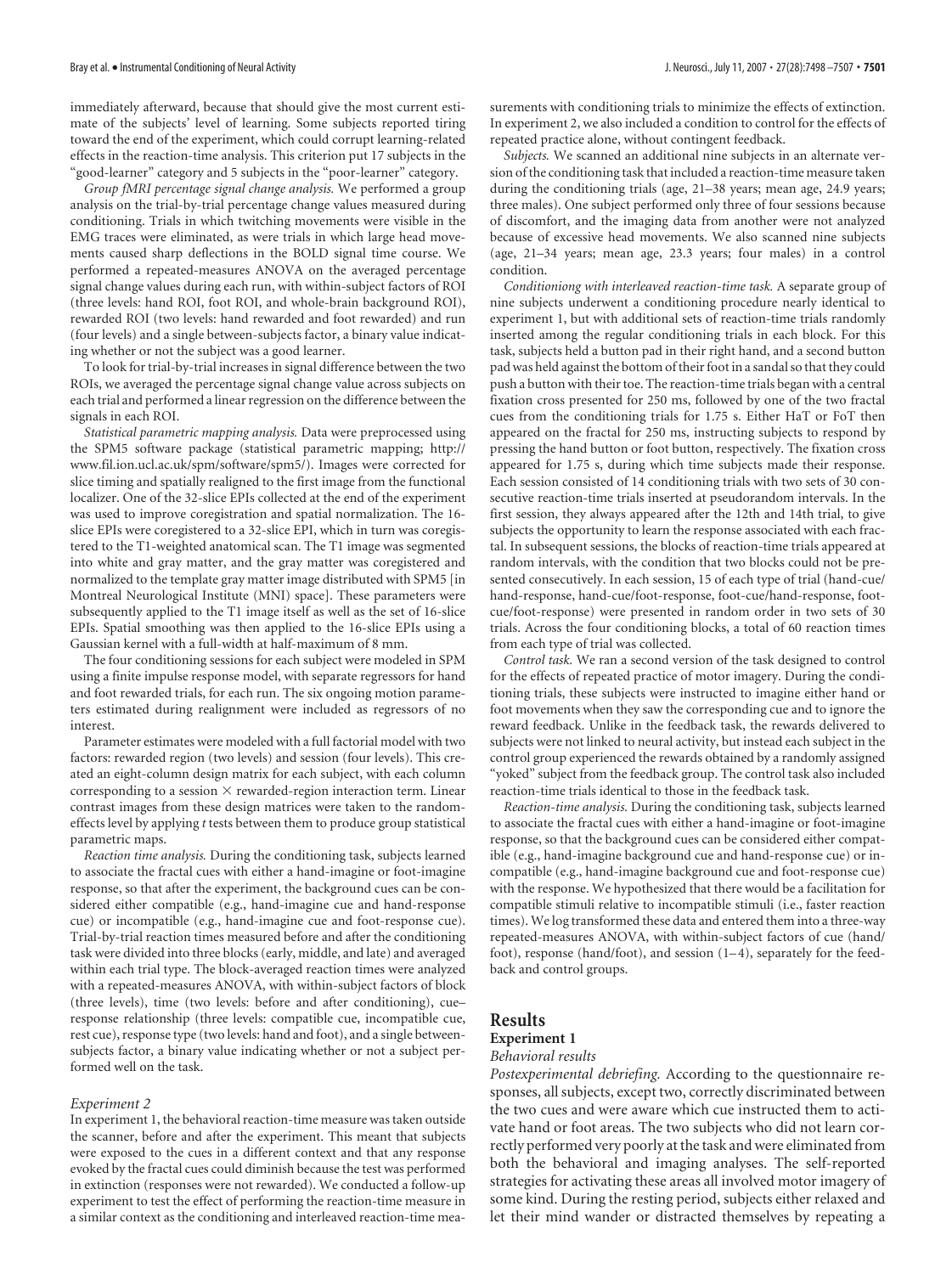#### **Table 1. Movement recording comparisons**

|                                                                             | Condition compared with rest | Number of subjects showing significant difference |
|-----------------------------------------------------------------------------|------------------------------|---------------------------------------------------|
| Pretraining (Wilcoxon rank sum; $n1 = 5$ , $n2 = 5$ ; $p < 0.05$ )          | Finger tapping               | 16/22                                             |
|                                                                             | Imagined finger tapping      | 0/22                                              |
|                                                                             | Toe tapping                  | 21/22                                             |
|                                                                             | Imagined toe tapping         | 0/22                                              |
| Functional localizer (Wilcoxon rank sum; $n1 = 5$ , $n2 = 5$ ; $p < 0.05$ ) | Finger tapping               | 19/22                                             |
|                                                                             | Imagined finger tapping      | 0/22                                              |
|                                                                             | Toe tapping                  | 20/22                                             |
|                                                                             | Imagined toe tapping         | 0/22                                              |
| Conditioning task (Wilcoxon rank sum; $n1 = 7$ , $n2 = 7$ ; $p < 0.05$ )    | Imagined hand movement       | 0/22                                              |
|                                                                             | Imagined foot movement       | 0/22                                              |

song or numbers in their head. Some subjects reported making eye movements during these periods.

*Subject performance on conditioning task.* Most subjects were able to successfully obtain rewards in the task. The mean number of rewards obtained per run were  $[3.27 \pm 0.40, 3.41 \pm 0.31,$ 2.82  $\pm$  0.30, 3.27  $\pm$  0.35] for hand rewarded trials and [3.05  $\pm$ 0.32, 2.82  $\pm$  0.37, 3.09  $\pm$  0.40, 2.82  $\pm$  0.39] for foot rewarded trials. The number of rewards remained relatively constant across runs; a repeated-measures ANOVA with between-subjects factors of rewarded region (two levels) and run (four levels) yielded no significant main effects or interactions. However, the threshold for the activation level that subjects had to achieve to obtain reward increased across trials. A linear regression on the trial-bytrial mean threshold across subjects shows a significant increase, both for the hand rewarded threshold ( $\beta = 9.05 \times 10^{-5}$ ;  $R^2 =$ 0.8717; p < 0.001) and foot rewarded threshold ( $\beta$  = 1.51  $\times$  $10^{-4}$ ;  $R^2 = 0.9634$ ;  $p < 0.001$ ). Because subjects were able to maintain a constant rate of reward despite the increasing difficulty of the task, we consider this a measure of overall success of the conditioning procedure.

*Movement recordings.* Movement recordings during the localizer task, both during pretraining and in the scanner, confirmed that subjects were able to perform the imagination task without actually moving. We compared RMS values during resting periods to real and imagined movement periods, during the pretraining, functional localizer, and conditioning task. The results are summarized in Table 1, and example recordings for real and imagined movements with fingers and toes are shown in Figure 2. For some subjects, the difference between rest and movement did not reach significance; inspection of the movement time courses showed that these subjects had probably adjusted their position during the resting period of one of the blocks, and because of the small number of blocks ( $n = 5$ ), the comparison did not reach significance.

Although subjects were instructed that they should keep their hands and feet still, some subjects showed evidence of hand twitches during certain trials. Trials in which sharp spikes in the EMG indicated a small twitch in the hand or arm, during rest, hand-imagined, or foot-imagined periods, were removed from further analysis. The mean number of trials eliminated per subject was 5 of 56, with a SD of 4.33.

*Reaction times.* The repeated-measures ANOVA performed on the reaction times yielded a significant main effect of response type ( $p < 0.001$ ;  $F_{(1,14)} = 48.374$ ) and significant interactions of time  $\times$  cue–response relationship  $\times$  learner type ( $p < 0.01$ ;  $F_{(2,28)} = 6.011$ ) and time  $\times$  response type (  $p < 0.01$ ;  $F_{(1,14)} =$ 13.292). Planned *t*-contrasts showed that in good learners there was a significant difference between both compatible (paired *t* test,  $p < 0.05$ ;  $n = 11$ ;  $|t| = 2.1871$ ) and incompatible (paired *t* 



**Figure 2.** Sample movement recordings from a single subject during experiment 1. *a*, EMG during real hand movement. *b*, EMG during imagined hand movement. *c*, Variable resistor recording during real foot movement. *d*, Variable resistor recording during imagined foot movement.

test,  $p < 0.05$ ;  $n = 11$ ;  $|t| = 1.8013$ ) cue types after conditioning compared with before, with both becoming slower after conditioning. However, contrary to our hypothesis, we did not observe a significant difference between responses that were compatible or incompatible with the background cue. To address the possibility that the absence of this effect was a consequence of the reaction time measure being performed outside the scanner and therefore in extinction, in experiment 2, reaction times were tested in the scanner interleaved with conditioning trials to reduce extinction of the response (for more details, see Materials and Methods, Experiment 2).

## *fMRI results*

*ROI location.* The mean ROI center for the hand region in MNI space was  $[-35 \pm 1.24, -26 \pm 1.9, 65 \pm 0.941]$  located on the left precentral gyrus (Broadmann areas 4a, 6, and 1) (Eickhoff et al., 2005); individual-subject ROI centers were located near the hand knob (Yousry et al., 1997) on the precentral and postcentral gyri. The mean ROI center for the foot region was  $[-6 \pm 0.729,$  $-25 \pm 1.5$ , 69  $\pm$  1.1] located on the left paracentral lobule (Broadmann areas 4a and 6); individual-subject ROI centers were distributed from the posterior part of the superior frontal gyrus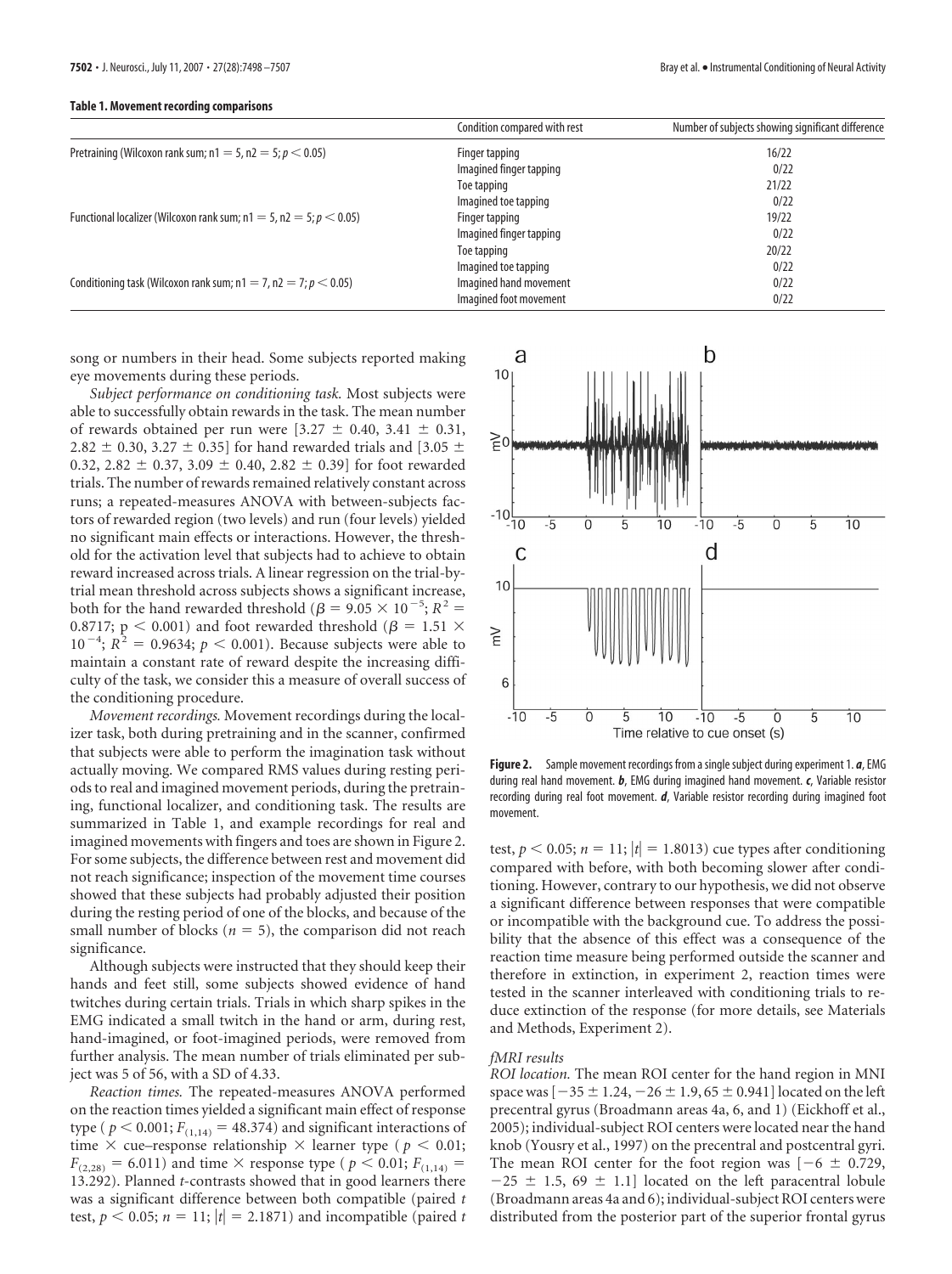

**Figure 3.** fMRI results from experiment 1. *a*, Mean percentage signal change data averaged over subjects within runs in each ROI during trials in which the foot ROI was rewarded. *b*, Difference in mean percentage signal change data, averaged over subjects within runs, between foot and hand ROIs during foot rewarded trials. *c*, Results of random-effects analysis in SPM from experiment 1; *t* test on contrast increasing during foot rewarded trials and decreasing during hand rewarded trials, thresholded at  $p < 0.01$ ; cross-hairs indicate mean of subjects' ROI centers for the foot ROI [-6, -25, 69]. *d*, Averaged responses in each ROI during trials in which the hand ROI was rewarded. *e*, Difference between hand and foot ROIs during hand rewarded trials. *f*, Results of random-effects analysis in SPM from experiment 1; *t* test on contrast increasing during hand rewarded trials and decreasing during foot rewarded trials, thresholded at  $p < 0.001$ ; cross-hairs indicate mean of subjects' ROI centers for the hand ROI [ $-35$ ,  $-26$ , 65]. Error bars indicate SE. WB, Whole brain background.

along the length of the paracentral lobule. These areas are highly consistent with finger and toe imagery-specific locations described by Ehrsson et al. (2003).

*Trial-by-trial percentage signal change in ROIs.* Averaging the trial-by-trial percentage signal change data across trials within each session and over subjects, we see a general increase in signal in the rewarded ROI and a decrease in the nonrewarded ROI, corresponding to an overall increase in the signal difference between the rewarded and nonrewarded regions; these data are plotted in Figure 3. In addition to the two predefined ROIs, we also looked at the signal in a large background ROI that included all brain voxels outside of the two task-related ROIs. The background ROI did not show the same increase as the rewarded ROI, confirming that the activation in response to the cue was specific to the rewarded ROI rather than reflecting a nonspecific increase in brain activity.

To test for a learning effect, we performed a repeatedmeasures ANOVA on the trial-averaged percentage signal change measures within each session from each ROI. Across all 22 subjects, we found a significant main effect of ROI ( $p < 0.005$ ;  $F_{(6,120)} = 6.246$ , and significant interactions of ROI  $\times$  rewarded ROI ( $p < 0.001$ ;  $F_{(2,40)} = 14.308$ ), as well as an interaction between ROI  $\times$  rewarded ROI  $\times$  session that approached significance ( $p = 0.064$ ), suggesting a learning effect. By restricting our analysis to a subgroup that successfully met a learning criterion of five or more rewards during the last session ( $n = 17$ ), this interaction became significant ( $p <$ 0.05;  $F_{(6,96)} = 3.907$ ). Taking the trialby-trial average across all subjects and regressing the mean difference between ROIs onto trial number, we found a significant positive increase, both for [hand  $ROI - foot ROI$  in trials when an increase in the hand ROI was rewarded  $(\beta = 0.0001; R^2 = 0.3840; p < 0.05)$  and [foot ROI - hand ROI] in trials when an increase in the foot ROI was rewarded  $(\beta = 0.0001; R^2 = 0.2557; p < 0.05).$ 

*Random-effects analysis with SPM.* We generated a contrast to detect regions in which signal increased during hand rewarded trials and decreased during foot rewarded trials and, likewise, a second contrast to detect regions with signal increase during foot rewarded trials and decreases during hand rewarded trials. Taken to the random-effects level, the contrast to detect activity during foot rewarded trials showed a significant cluster with peaks surviving small-volume correction around the mean foot ROI center  $[-6, -24, 69]$  at  $[-3, -24, 75]$   $[t = 5.06; p < 0.01, false]$ discovery rate (FDR) corrected],  $[0, -21,$ 72]  $(t = 4.95; p < 0.01, FDR corrected)$ , and  $[-3, -18, 69]$  ( $t = 4.71; p < 0.01$ , FDR corrected). The results of this contrast are shown in Figure 3*c*.

The contrast to detect activity during hand rewarded trials shows a large cluster with a peak at  $[-39, -33, 66]$ , which survives small-volume correction in an 8 mm

sphere around the mean of subjects' hand ROI centers  $[-36,$  $-27, 66$ ] ( $k = 38$ ;  $t = 3.13$ ;  $p < 0.05$ , FDR corrected). The results of this contrast are shown in Figure 3*f*.

The hand-region and foot-region activation tasks engaged a network of brain regions in addition to the ROIs, although activations in these regions remained relatively constant across the study (Table 2). As would be expected, there was substantial overlap between regions activated by imagined hand and foot movements, in the dorsal premotor (PMd) region extending into the supplementary motor area (SMA) and pre-SMA as well as bilateral regions of the parietal cortex and precentral gyri. In Figure 4, we have plotted the parameter estimates for the hand and foot rewarded trials in each of the four sessions; Figure 4*a* shows the significant regions in the foot-region activation task, and Figure 4*b* shows the hand-region activation task. Despite the fact that these regions were generally activated by subjects performing the task, our protocol caused selective enhancement and depression of activity only in the delineated ROIs. This can be seen from the slopes and divergence of the curves in the topmost plots (from the peak voxel near the ROI centers described above) compared with the other regions significantly activated by a general task– baseline contrast.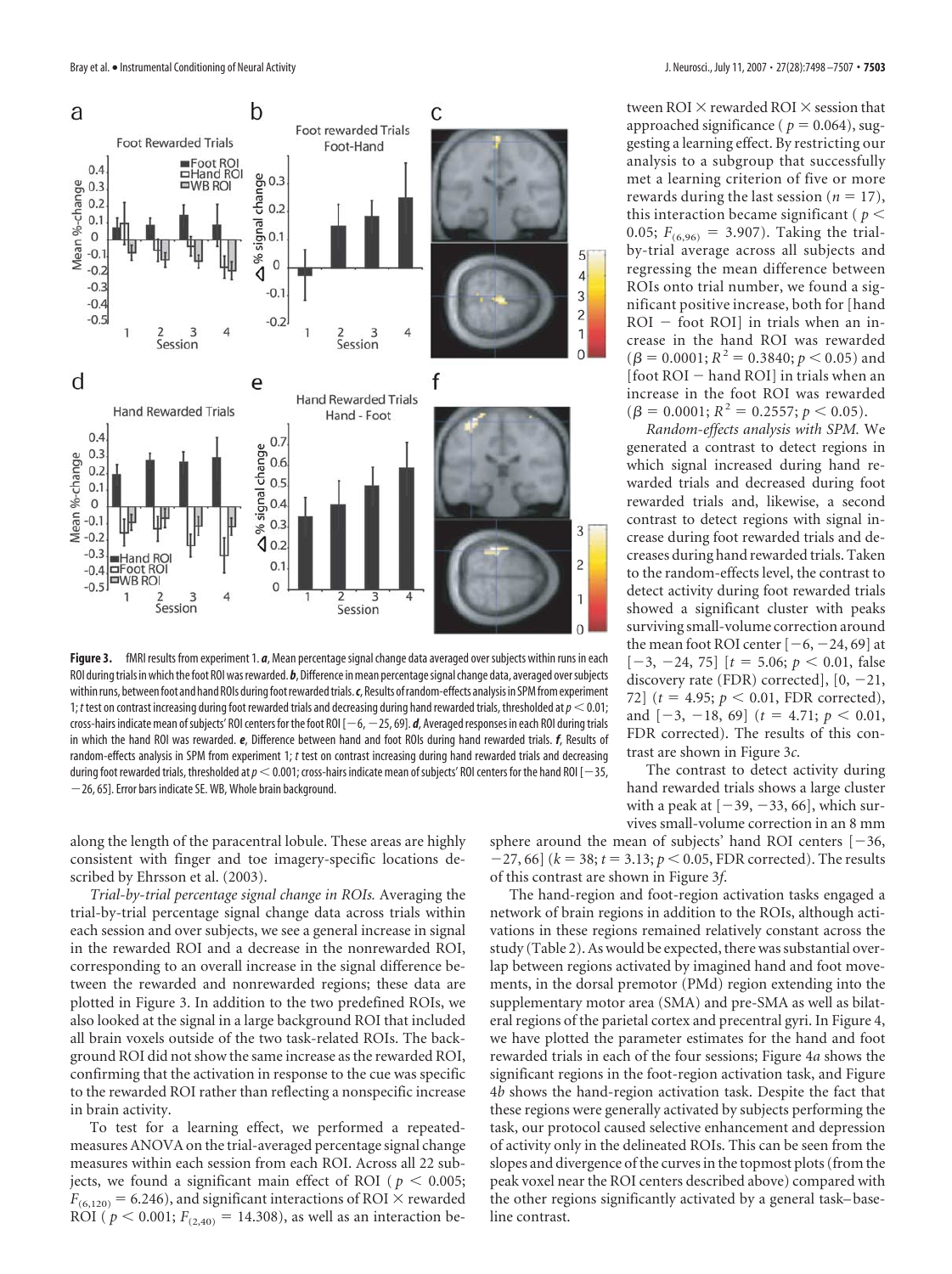| Table 2. Imagine to activate tasks: Z scores and MNI coordinates of peak activation foci |  |  |  |
|------------------------------------------------------------------------------------------|--|--|--|
|                                                                                          |  |  |  |

| Region                               | Contrast         |                      |                  |                      |  |
|--------------------------------------|------------------|----------------------|------------------|----------------------|--|
|                                      | Hand rewarded    |                      | Foot rewarded    |                      |  |
|                                      | Number of voxels |                      | Number of voxels |                      |  |
| PMd                                  | 1001             | $5.79(-12,-3,69)$    | 997              | $5.94(-12,-6,72)$    |  |
| Left precentral gyrus                |                  |                      | b                | $3.29(-48, 0, 54)$   |  |
| Right precentral gyrus               | 68               | 4.79(57, 0, 48)      | 44               | 4.22(57, 0, 48)      |  |
| Right parietal (supramarginal gyrus) | 64               | $5.40(60, -27, 51)$  | 47               | $5.47(60, -27, 54)$  |  |
| Left parietal (supramarginal gyrus)  | 79               | $4.49(-36, -48, 60)$ |                  |                      |  |
| Left superior parietal gyrus         |                  |                      | 71               | $4.35(-18, -60, 69)$ |  |
| Right middle frontal gyrus           |                  | $3.51(30, -3, 72)$   |                  |                      |  |



**Figure 4.** Subject-averaged parameter estimates across sessions from experiment 1. Hand and foot rewarded trials are plotted separately. Error bars indicate SEs. Regional coordinates are as in Table 2. *a*, Regions identified as significant during trials when subjects were rewarded for activating the foot region. *b*, Regions identified as significant during trials when subjects were rewarded for activating the hand region. MFG, Middle frontal gyrus; SMG, supramarginal gyrus; SPG, superior parietal gyrus.

# **Experiment 2**

## *Behavioral results*

*Reaction times.* The results of the ANOVA on the feedback group showed that subjects were significantly faster to make a response when the background cue was compatible with the type of response, as demonstrated by a significant interaction between cue and response (  $p < 0.05; F_{(1,7)} = 7.23$  ). We also found significant main effects of session ( $p < 0.05$ ;  $F_{(3,21)} = 4.134$ ) and response ( $p < 0.01; F<sub>(1,7)</sub> = 17.7$ ); subjects responded more quickly with fingers than toes. In the control group, only the main effect of response was significant ( $p < 0.05$ ;  $F_{(1,7)} = 11.29$ ), in that subjects were faster responding during hand than foot movements,



**Figure 5.** Percentage signal change plots across sessions for feedback and control groups from experiment 2. *a*, Difference in percentage signal change between foot and hand ROIs when foot responses were rewarded. *b*, Difference in percentage change between hand and foot ROIs when hand responses were rewarded. Error bars indicate SE.

but no significant cue or cue  $\times$  response effects were found in this group.

#### *fMRI results*

*ROI location.* The ROIs identified in experiment 2 were similar to experiment 1. For the feedback group, the mean ROI center in MNI space was  $[-39 \pm 2.2, -25 \pm 2.1, 58 \pm 1.8]$  for the hand region and  $[-6 \pm 0.7, -25 \pm 1.5, 69 \pm 1.1]$  for the foot region. The ROI centers for the control group were statistically indistinguishable from the feedback group, with the mean hand ROI center at  $[-37 \pm 2.2, -23 \pm 1.1, 56 \pm 1.3]$  and the mean foot ROI center at  $[-7.6 \pm 0.6, -29 \pm 2.5, 69 \pm 1.0]$ .

*Trial-by-trial percentage signal change in ROIs.* We averaged the trial-by-trial percentage signal change data across trials within each session and over subjects. In the feedback group, we see a general increase in signal in the rewarded ROI and a decrease in the nonrewarded ROI, corresponding to an overall increase in the signal difference between the rewarded and nonrewarded regions. In the control group, the difference between the two regions is stable or decreasing. These data are plotted in Figure 5; Figure 5*a* shows the percentage signal change difference for the foot-region activation task, and Figure 5*b* shows the hand-region activation task. Taking the trial-by-trial average across all subjects and regressing the mean difference between ROIs onto trial number, in the feedback group we found a significant positive increase, both for [hand  $ROI - foot ROI$ ] in trials when an increase in the hand ROI was rewarded ( $R^2 = 0.23$ ;  $p < 0.05$ ) and [foot  $ROI - hand ROI$ ] in trials when an increase in the foot ROI was rewarded ( $R^2 = 0.22$ ;  $p < 0.05$ ). In contrast, no significant linear increase was seen in the control group, either in the handimagine or in the foot-imagine conditions, suggesting that repeated practice of motor imagery is not sufficient to explain the shaping of neural responses demonstrated here and in experiment 1.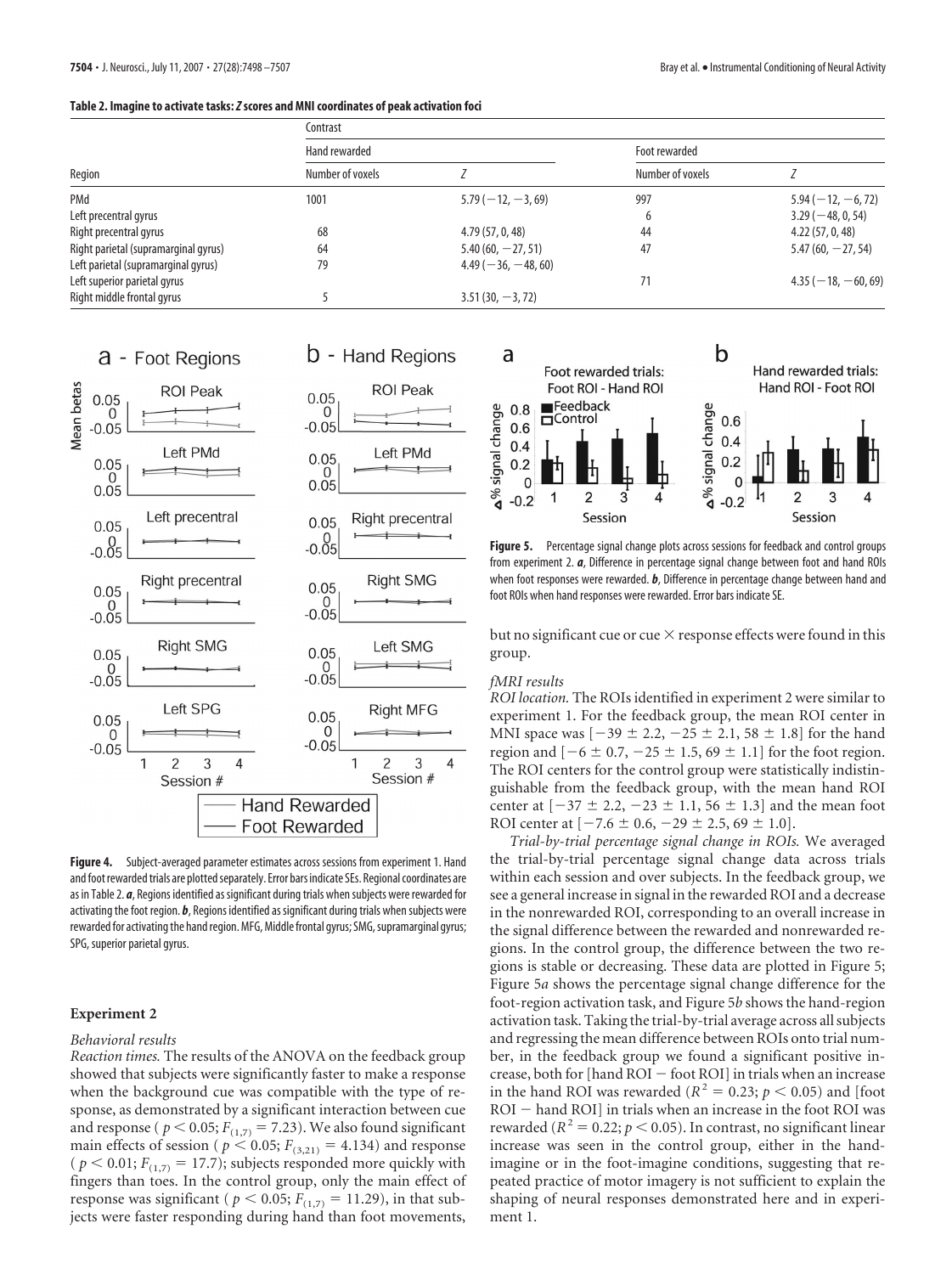

**Figure 6.** Random-effects and ROI analyses from experiment 2. *a*, Results of a contrast of foot-cue versus hand-cue conditions across all four sessions. Cross-hairs are centered on mean of subjects' ROI centers for the foot ROI  $[-6, -30, 69]$ . Results are shown at  $p < 0.01$  for visualization but survive correction for small volume at  $p < 0.05$ . **b**, Results of a contrast of hand-cue rewarded versus foot-cue rewarded trials across all four sessions from the feedback group. Cross-hairs are centered on mean of subjects' ROI centers for the hand ROI  $[-39, -27,$ 57]. Results are shown at  $p < 0.01$  for visualization but survive correction for small volume at  $p < 0.05$ .

*Random-effects analysis with SPM.* We generated contrasts comparing activity during hand-imagine periods and footimagine periods and took them to the random-effects level. Consistent with the results from experiment 1, significant activity was found in the foot region in the contrast of foot-cue trials  $>$  handcue trials (Fig. 6*a*), within an 8 mm sphere corrected for small volume around the mean center of the foot ROIs for the feedback group at  $[-6, -27, 69]$  ( $t = 4.04; p < 0.05$ , FDR corrected). Significant activity was also found in the hand region in the contrast of hand-cue trials  $>$  foot-cue trials (Fig. 6*b*), which survived correction for small volume within an 8 mm sphere centered around the mean of the hand ROIs for the feedback group at  $[-42, -33, 54]$  ( $t = 5.66$ ;  $p < 0.05$ , FDR corrected).

*ROI-based comparison of effects in feedback and control groups.* We next compared the mean parameter estimates from each ROI between the feedback and control groups. During the hand-cue condition, neural activity in the hand ROI was significantly greater in the feedback than the control group during the last two sessions once learning was consolidated in the feedback group  $(t<sub>(15)</sub> = 1.9; p < 0.05, one-tailed)$ . During the last two sessions of the foot-cue condition, neural activity in the foot ROI was also significantly greater in the feedback group than the control group  $(t_{(15)} = 3.2; p < 0.005).$ 

# **Discussion**

In this study, we have shown that it is possible to directly condition neural activity using reward feedback derived from fMRI. Subjects were able to discriminate between two cues and respond to each by activating the appropriate region of their left sensorimotor cortex, while suppressing activity in a second region. *Post hoc* analysis showed that the brain regions significantly increasing in response to rewarded cues and decreasing in response to nonrewarded cues were spatially limited to the specific brain regions where activity was reinforced in our procedure. We also demonstrated in a control group that repeated practice of motor imagery alone is not sufficient to account for this effect. A behavioral reaction-time measure showed that in the context in which the association was learned, a neural response to a cue can have a

facilitatory effect on reaction times, when the physical response engages regions similar to those activated by the learned neural response. Together, these findings could lead to development of therapies for patients who have suffered stroke damage to the motor system.

Behavioral shaping has long been known to be a powerful method for behavioral modification in both humans and animals (Thorndike, 1911; Skinner, 1953). Here, we have used the methods derived from behavioral shaping to directly shape neural activity. Our goal in this study was to show that by using a reward schedule based on behavioral shaping we could train subjects to increase the level of their neural responses in a specific brain region over time. Shaping schedules constantly adjust the threshold required to earn reward, based on subjects' previous performance, thus ensuring that subjects are in a state of constant learning (Keil et al., 2001). Our procedure succeeded not only in increasing activity over time but also in selectively increasing and decreasing activities in the specific ROIs, whereas activities in other regions recruited by this task remained stable.

The approach used here offers an important alternative to that used in previous fMRI neurofeedback training studies (Weiskopf et al., 2003; deCharms et al., 2004) (for review, see Weiskopf et al., 2004; deCharms et al., 2005). In these previous studies, explicit visual feedback was provided to subjects signaling the level of activity in a particular area. Subjects were then instructed to modulate their activity to attain a specific target level of activation. However, in the present study, no visual feedback was presented. Subjects were instructed to activate a specific brain region and received an actual tangible reward (here winning one U.S. dollar) if they succeeded in reaching a criterion on a given trial. One potential advantage of the present technique over the classical biofeedback approach is that provision of tangible rewards may be much more motivating for subjects than the instruction to reach a target activation level in the absence of extrinsic reward. Another possible advantage of the present technique is that the use of instrumental conditioning instead of a visual biofeedback procedure may render the task much less "cognitive" and thus less likely to require high-level or effortful cognitive processing. Thus, the present technique may be efficacious even under situations when subjects are either incapable or unwilling to engage in effortful cognitive processing, or when a cognitively demanding task is concurrently imposed. Furthermore, the present technique may not even require subjective conscious awareness of task progress to be effective, given that instrumental conditioning procedures are known to work in a wide variety of animal species including rats, pigeons, and even *Aplysia* (Chen and Wolpaw, 1995; Green et al., 1999; Hawkins et al., 2006), which one might speculate are unlikely to have developed conscious subjective awareness to the same degree as in humans. This raises the intriguing possibility that human brain regions may differ in the degree to which successful neural conditioning is associated with a subjective conscious correlate. Here, subjects reported using, and were instructed to use, a conscious strategy of imagining movement during task performance. Future studies could probe the subjective correlates of conditioning in different brain regions to examine whether, for example, subjective correlates of neural conditioning in higher cortical areas are qualitatively different than those associated with subcortical structures. Finally, the use of an approach based on instrumental conditioning means that we can benefit from the extensive work done in this area to inform our understanding of the neural and behavioral processes mediating this learning (Balleine and Dickinson, 1998;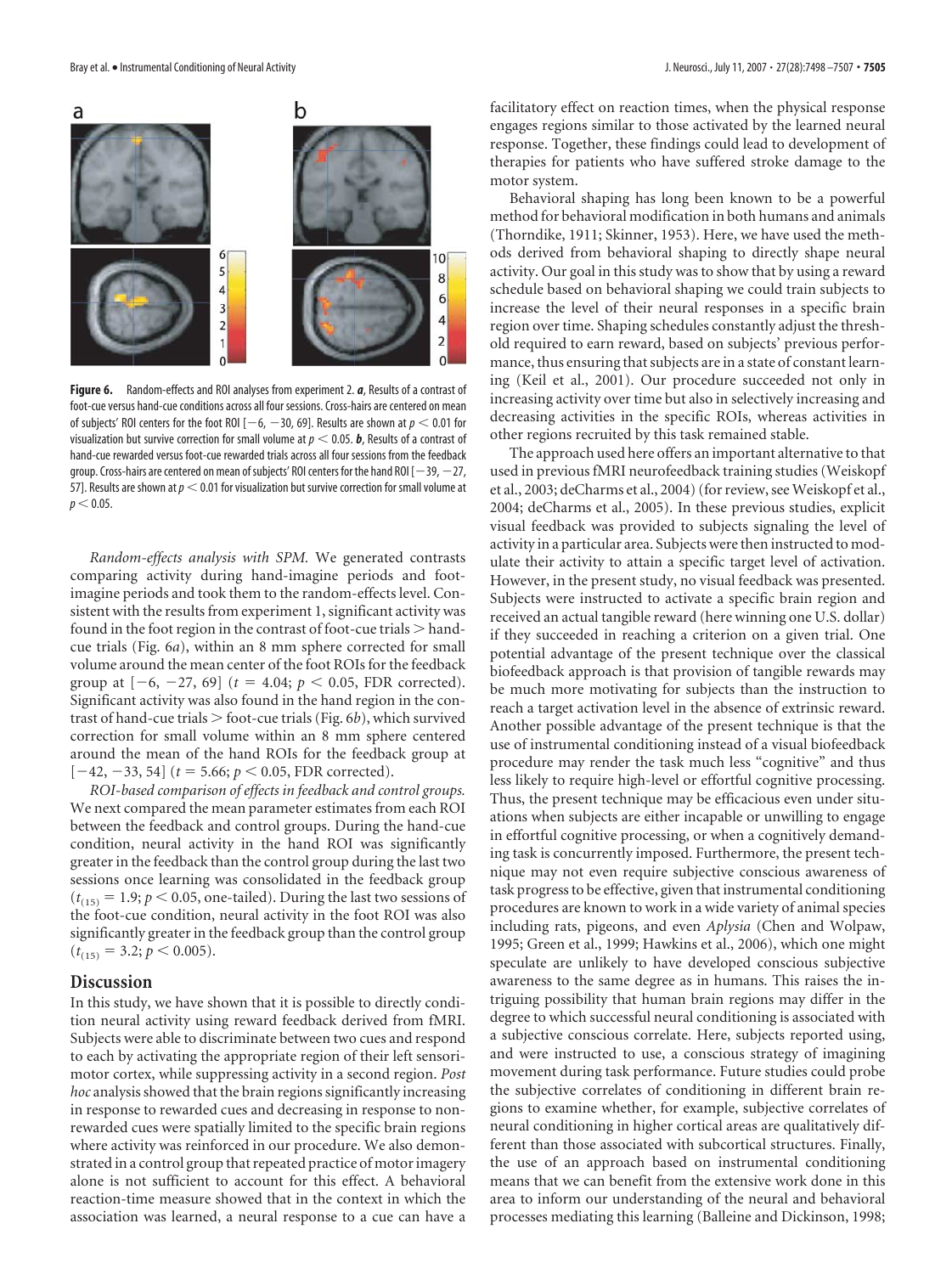Gottfried et al., 2002; O'Doherty et al., 2003; Samejima et al., 2005; Yacubian et al., 2006).

The task of differentially activating two motor cortical regions seemed to engage parallel learning processes: as the signal in the ROI being rewarded increased over time, we saw a corresponding decrease in the ROI not being rewarded. Subjects reported activating the rewarded ROI using kinesthetic motor imagery; however, the signal decrease observed in the nonrewarded ROI may not be attributable to the same deliberate control. To continue earning rewards throughout the task, subjects had to increase the difference in signal between the two ROIs. Such differential neural sensitivity to the reward conditions may tap into covert associative learning mechanisms over and above the explicit imagery strategy the subjects reported using, as demonstrated in previous instrumental conditioning experiments (Hefferline et al., 1959; Svartdal, 1995).

Although not all functional imaging studies of motor imagery have reported activations in primary motor cortex (M1) (Stephan et al., 1995; Gerardin et al., 2000), several fMRI studies have shown evidence for somatotopically organized activations in primary motor cortex during motor imagery (Leonardo et al., 1995; Ehrsson et al., 2003). We report here that activation in somatotopically specific regions of primary motor and sensory cortices increased over the course of conditioning. This enhancement could arguably be a side effect of repeated practice of mental imagery and not dependent on the reward feedback. However, the control task performed in experiment 2 suggests that feedback does facilitate learning. Furthermore, it is difficult to explain the suppression in the nonrewarded ROI without the requirement that we imposed for differential activity to earn reward, suggesting that in our study, provision of reward based on neural activity led to specific shaping of the neural response. Nyberg et al. (2005) compared the effects of mental practice to physical practice in a recent fMRI study. They found that practice in general led to a more regionally specific activation in motor cortex. They also found a differential increase in visual cortex activity in the mental practice group. Studies comparing kinesthetic and visual imagery have found that they evoke different patterns of neural activity (Neuper et al., 2005; Stinear et al., 2006). Because we found an increase in activity specific to sensorimotor cortex, perhaps the feedback from this area caused subjects to refine their imagery strategy to favor kinesthetic rather than visual. A similar effect was described by Yoo et al. (2006), in which verbal feedback of auditory cortex activation was found to influence subjects' strategies during selective attention to auditory stimuli. Similarly, Posse et al. (2003) gave subjects feedback of amygdala activation during sad mood induction, resulting in amygdala activations that correlated with sad mood. Generally speaking, training subjects to activate a particular part of their brain while performing a task could be a way of enhancing task performance or correcting deficits. Training subjects to make more efficient use of neural resources could potentially lead to long-term alterations in neural plasticity related to performance of specific tasks.

In summary, we have presented an instrumental conditioning technique that succeeds in shaping an increase in sensorimotor cortical responses over time, as measured with fMRI. We also used a behavioral measure to explore the effects of training on behavior. The method presented here extends previous work (Posse et al., 2003; Weiskopf et al., 2003; deCharms et al., 2004, 2005; Yoo et al., 2006) by incorporating a well studied operant conditioning paradigm with fMRI-derived neurofeedback training. This method was successful in conditioning a differential response between two regions with a very high neuroanatomical

precision, a finding that could have clear benefit in future clinical applications.

## **References**

- Balleine BW, Dickinson A (1998) Goal-directed instrumental action: contingency and incentive learning and their cortical substrates. Neuropharmacology 37:407–419.
- Birbaumer N, Kubler A, Ghanayim N, Hinterberger T, Perelmouter J, Kaiser J, Iversen I, Kotchoubey B, Neumann N, Flor H (2000) The thought translation device (TTD) for completely paralyzed patients. IEEE Trans Rehabil Eng 8:190 –193.
- Chen XY, Wolpaw JR (1995) Operant-conditioning of H-reflex in freely moving rats. J Neurophysiol 73:411–415.
- Cox RW, Jesmanowicz A (1999) Real-time 3D image registration for functional MRI. Magn Reson Med 42:1014 –1018.
- Cox RW, Jesmanowicz A, Hyde JS (1995) Real-time functional magnetic resonance imaging. Magn Reson Med 33:230 –236.
- deCharms RC, Christoff K, Glover GH, Pauly JM, Whitfield S, Gabrieli JDE (2004) Learned regulation of spatially localized brain activation using real-time fMRI. NeuroImage 21:436 –443.
- deCharms RC, Maeda F, Glover GH, Ludlow D, Pauly JM, Soneji D, Gabrieli JDE, Mackey SC (2005) Control over brain activation and pain learned by using real-time functional MRI. Proc Natl Acad Sci USA 102:18626 –18631.
- Ehrsson HH, Geyer S, Naito E (2003) Imagery of voluntary movement of fingers, toes, and tongue activates corresponding body-part-specific motor representations. J Neurophysiol 90:3304 –3316.
- Eickhoff S, Stephan KE, Mohlberg H, Grefkes C, Fink GR, Amunts K, Zilles K (2005) A new SPM toolbox for combining probabilistic cytoarchitectonic maps and functional imaging data. NeuroImage 25:1325–1335.
- Fetz EE (1969) Operant conditioning of cortical unit activity. Science 163:955–958.
- Galbicka G (1994) Shaping in the 21st century: moving percentile schedules into applied settings. J Appl Behav Anal 27:739 –760.
- Gembris D, Taylor JG, Schor S, Frings W, Suter D, Posse S (2000) Functional magnetic resonance imaging in real time (FIRE): sliding-window correlation analysis and reference-vector optimization. Magn Reson Med 43:259 –268.
- Gerardin E, Sirigu A, Lehericy S, Poline JB, Gaymard B, Marsault C, Agid Y, Le Bihan D (2000) Partially overlapping neural networks for real and imagined hand movements. Cereb Cortex 10:1093–1104.
- Gottfried JA, O'Doherty J, Dolan RJ (2002) Appetitive and aversive olfactory learning in humans studied using event-related functional magnetic resonance imaging. J Neurosci 22:10829 –10837.
- Green PR, Gentle L, Peake TM, Scudamore RE, McGregor PK, Gilbert F, Dittrich WH (1999) Conditioning pigeons to discriminate naturally lit insect specimens. Behav Processes 46:97–102.
- Hawkins RD, Clark GA, Kandel ER (2006) Operant conditioning of gill withdrawal in *Aplysia*. J Neurosci 26:2443–2448.
- Hefferline RF, Keenan B, Harford RA (1959) Escape and avoidance conditioning in human subjects without their observation of the response. Science 130:1338 –1339.
- Keil A, Muller MM, Gruber T, Wienbruch C, Elbert T (2001) Human largescale oscillatory brain activity during an operant shaping procedure. Cogn Brain Res 12:397–407.
- Leonardo M, Fieldman J, Sadato N, Campbell G, Ibanez V, Cohen L, Deiber MP, Jezzard P, Pons T, Turner R, LeBihan D, Hallett M (1995) A functional magnetic resonance imaging study of cortical regions associated with motor task execution and motor ideation in humans. Hum Brain Mapp 3:83–92.
- Ljungberg T, Apicella P, Schultz W (1992) Responses of monkey dopamine neurons during learning of behavioral reactions. J Neurophysiol 67:145–163.
- Musallam S, Corneil BD, Greger B, Scherberger H, Andersen RA (2004) Cognitive control signals for neural prosthetics. Science 305:258 –262.
- Neuper C, Scherer R, Reiner M, Pfurtscheller G (2005) Imagery of motor actions: differential effects of kinesthetic and visual-motor mode of imagery in single-trial EEG. Cogn Brain Res 25:668 –677.
- Nyberg L, Eriksson J, Larsson A, Marklund P (2005) Learning by doing versus learning by thinking: an fMRI study of motor and mental training. Neuropsychologia 44:711–717.
- O'Doherty JP, Dayan P, Friston K, Critchley H, Dolan RJ (2003) Temporal